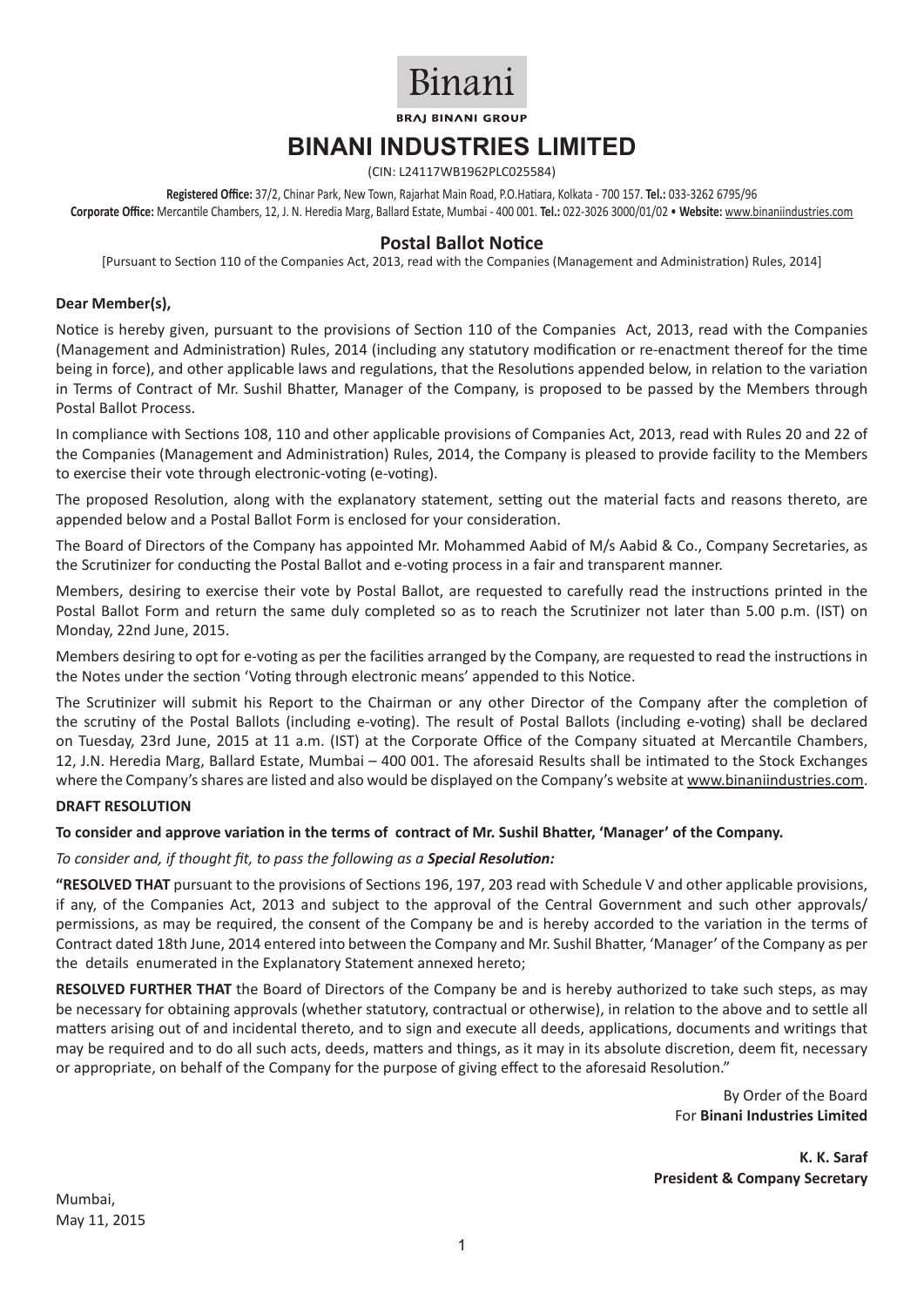# **Note:**

- 1. The Explanatory Statement pursuant to Section 102 of the Companies Act, 2013, stating all material facts and the reasons for the proposal set out above, is annexed hereto.
- 2. The Board has appointed Mr. Mohammed Aabid of M/s Aabid & Co., Company Secretaries, as the Scrutinizer for conducting the postal ballot / e-voting process in a fair and transparent manner.
- 3. The Postal Ballot Notice is being sent to the Members whose names appear on the Register of Members / List of Beneficial Owners as received from the National Securities Depository Limited (NSDL) and Central Depository Services (India) Limited (CDSL) as on the close of business hours on May 15, 2015. Accordingly, the Members whose names appear on the Register of Members / List of Beneficial Owners (received from the National Securities Depository Limited (NSDL) and Central Depository Services (India) Limited (CDSL) as on May 15, 2015 ("cut- off date") will be considered for the purpose of voting.
- 4. Voting rights shall be reckoned on the paid-up value of Equity Shares registered in the name of the Members as on the cut -off date i.e. May 15, 2015.
- 5. The dispatch of the Postal Ballot Notice and the Explanatory Statement shall be announced through an advertisement in at least 1 (one) English newspaper and at least 1 (one) Bengali newspaper, each with wide circulation in Kolkata, where the registered office of the Company is situated.
- 6. In accordance with the provisions of Section 110 and other applicable provisions of the Companies Act, 2013, read with Rules 20 and 22 of the Companies (Management and Administration) Rules, 2014, the Postal Ballot Notice is being sent by email to those Members who have registered their email addresses with their Depository Participants (in case of shares held in demat form) or with the Company's Registrar and Share Transfer Agents (in case of shares held in physical form). For Members whose email IDs are not registered, physical copies of the Postal Ballot Notice are being sent by permitted mode (i.e. through registered or speed post or through courier), along with a postage-prepaid self-addressed Business Reply Envelope.
- 7. In compliance with Sections 108, 110 and other applicable provisions of the Companies Act, 2013, read with Rules framed there under, the Company is pleased to provide e-voting facility to all its Members, to enable them to cast their votes electronically instead of dispatching the physical Postal Ballot Form by post. The Company has engaged the services of CDSL for the purpose of providing e-voting facility to all its Members. Please note that e-voting is an alternate mode to cast votes and is optional.
- 8. Members can opt for only one mode of voting, i.e., either by physical ballot or e-voting. In case Members cast their votes through both the modes, voting done by e-voting shall prevail and votes cast through physical postal ballot forms will be treated as invalid. The instructions for electronic voting are annexed to this Notice.
- 9. In case a Member is desirous of obtaining a printed Postal Ballot Form or a duplicate, he or she may send an e-mail to rnt.helpdesk@linkintime.co.in. The Registrar and Transfer Agents of the Company shall forward the same along with postage pre-paid self-addressed Business Reply Envelope to the Member.
- 10. A Member cannot exercise his / her vote through proxy on Postal Ballot.
- 11. Members desiring to exercise their vote by physical Postal Ballot, are requested to carefully read the instructions printed in the Postal Ballot Form and return the Form duly completed and signed, in the enclosed self-addressed Business Reply Envelope to the Scrutinizer, so that it reaches the Scrutinizer not later than close of working hours i.e. 5.00 p.m. (IST) on Monday, June 22, 2015. The postage will be borne by the Company. However, envelopes containing Postal Ballots, if sent by courier or registered / speed post at the expense of the Members, will also be accepted. The Postal Ballot Form(s) may also be deposited personally at the address given on the self-addressed Business Reply Envelope.
- 12. The duly completed Postal Ballot Form(s) should reach the Scrutinizer not later than 5.00 p.m. (IST) on Monday, June 22, 2015 to be eligible for being considered, failing which, it will be strictly considered that no reply has been received from the Member.
- 13. The Postal Ballot Notice shall be uploaded on the Company's website viz., www.binaniindustries.com and on the website of CDSL viz., www.evotingindia.com.
- 14. In case of joint-holding, the Postal Ballot Form must be completed and signed (as per the specimen signature registered with the Company) by the first named Member and in his / her absence, by the next named Member.
- 15. Unsigned, incomplete, improperly or incorrectly ticked Postal Ballot Forms shall be treated as invalid.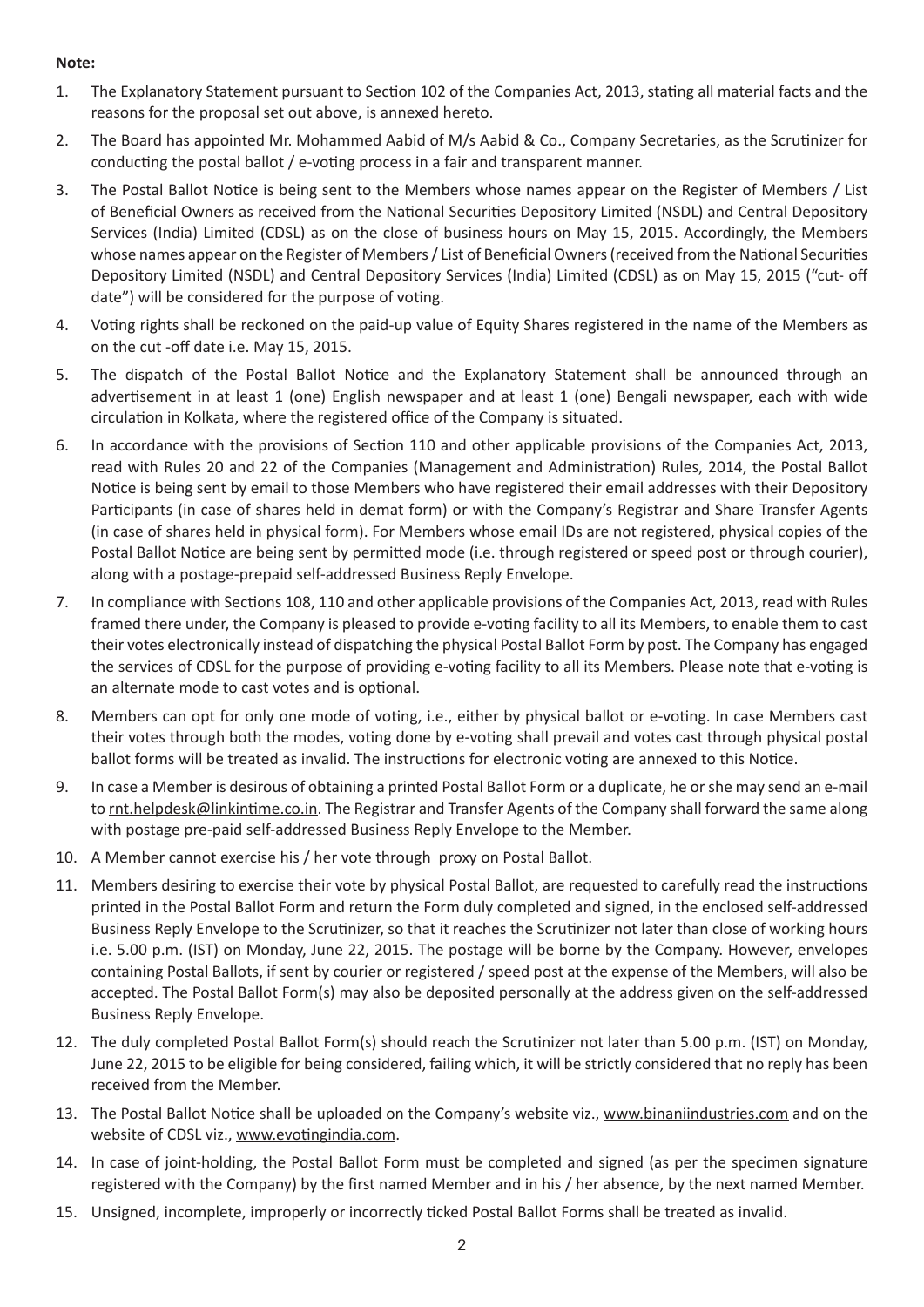- 16. The Scrutinizer will submit his report to the Chairman or any other Director of the Company, after the completion of scrutiny of the Postal Ballots (including e-voting). The result of the Postal Ballot Process will be announced by the Chairman or the Director the Company, on Tuesday, June 23, 2015 at 11.00 a.m. at the Corporate Office of the Company and will be intimated to the Stock exchanges where the shares of the Company are listed and will also be displayed on the website of the Company viz., www.binaniindustries.com.
- 17. Resolutions passed by the Members through Postal Ballots shall be deemed to have been passed as if they have been passed at a General Meeting of the Members.
- 18. The date of declaration of results of the Postal Ballot shall be the date on which the Resolution would be deemed to have been passed, if passed by the requisite majority.
- 19. All the material documents referred to in the Explanatory Statement, shall be available for inspection at the Registered Office of the Company during office hours on all working days from the date of dispatch of the Notice till Monday, June 22, 2015.

# **The instructions for the Shareholders voting electronically, are as under:**

- (i) The voting period begins on May 23, 2015 from 10.00 a.m. and ends on June 22, 2015 at 5.00 p.m. During this period Shareholders of the Company, holding shares either in physical form or in dematerialized form, as on the cut-off date i.e. May 15, 2015, may cast their vote electronically. The e-voting module shall be disabled by CDSL for voting thereafter.
- (ii) The Shareholders should log on to the e-voting website www.evotingindia.com.
- (iii) Click on Shareholders.
- (iv) Now Enter your User ID
	- a. For CDSL: 16 digits beneficiary ID,
	- b. For NSDL: 8 Character DP ID followed by 8 Digits Client ID,
	- c. Members holding shares in Physical Form should enter Folio Number registered with the Company.
- (v) Next enter the Image Verification as displayed and Click on Login.
- (vi) If you are holding shares in demat form and had logged on to www.evotingindia.com and voted on an earlier voting of any company, then your existing password is to be used.
- (vii) If you are a first time user follow the steps given below:

Fill up the following details in the appropriate boxes

|                                           | For Members holding shares in Demat Form and Physical Form                                                                                                                                                                                                                                                                                                                                                                                                                                                                                                                                                                                                              |
|-------------------------------------------|-------------------------------------------------------------------------------------------------------------------------------------------------------------------------------------------------------------------------------------------------------------------------------------------------------------------------------------------------------------------------------------------------------------------------------------------------------------------------------------------------------------------------------------------------------------------------------------------------------------------------------------------------------------------------|
| <b>PAN</b>                                | Enter your 10 digit alpha-numeric *PAN issued by Income Tax Department (Applicable for both<br>demat shareholders as well as physical shareholders)<br>Members who have not updated their PAN with the Company/Depository Participant are<br>$\bullet$<br>requested to use the first two letters of their name and the 8 digits of the sequence number in<br>the PAN field.<br>In case the sequence number is less than 8 digits enter the applicable number of 0's before the<br>$\bullet$<br>number after the first two characters of the name in CAPITAL letters. Eg. If your name is Ramesh<br>Kumar with sequence number 1 then enter RA00000001 in the PAN field. |
| <b>DOB</b>                                | Enter the Date of Birth as recorded in your demat account or in the Company's records for the said<br>demat account or folio in dd/mm/yyyy format.                                                                                                                                                                                                                                                                                                                                                                                                                                                                                                                      |
| <b>Dividend</b><br>Bank<br><b>Details</b> | Enter the Dividend Bank Details as recorded in your demat account or in the Company records<br>Enter the Dividend Bank Details as recorded in your demat account or in the Company's records<br>for the said demat account or folio.<br>• Please enter the DOB or Dividend Bank Details in order to login. If the details are not recorded<br>with the depository or the Company please enter the member id / folio number in the Dividend<br>Bank details field as mentioned in instruction (iv).                                                                                                                                                                      |

- (viii) After entering these details appropriately, click on "SUBMIT" tab.
- (ix) Members holding shares in physical form will then directly reach the Company selection screen. However, members holding shares in demat form will now reach 'Password Creation' menu wherein they are required to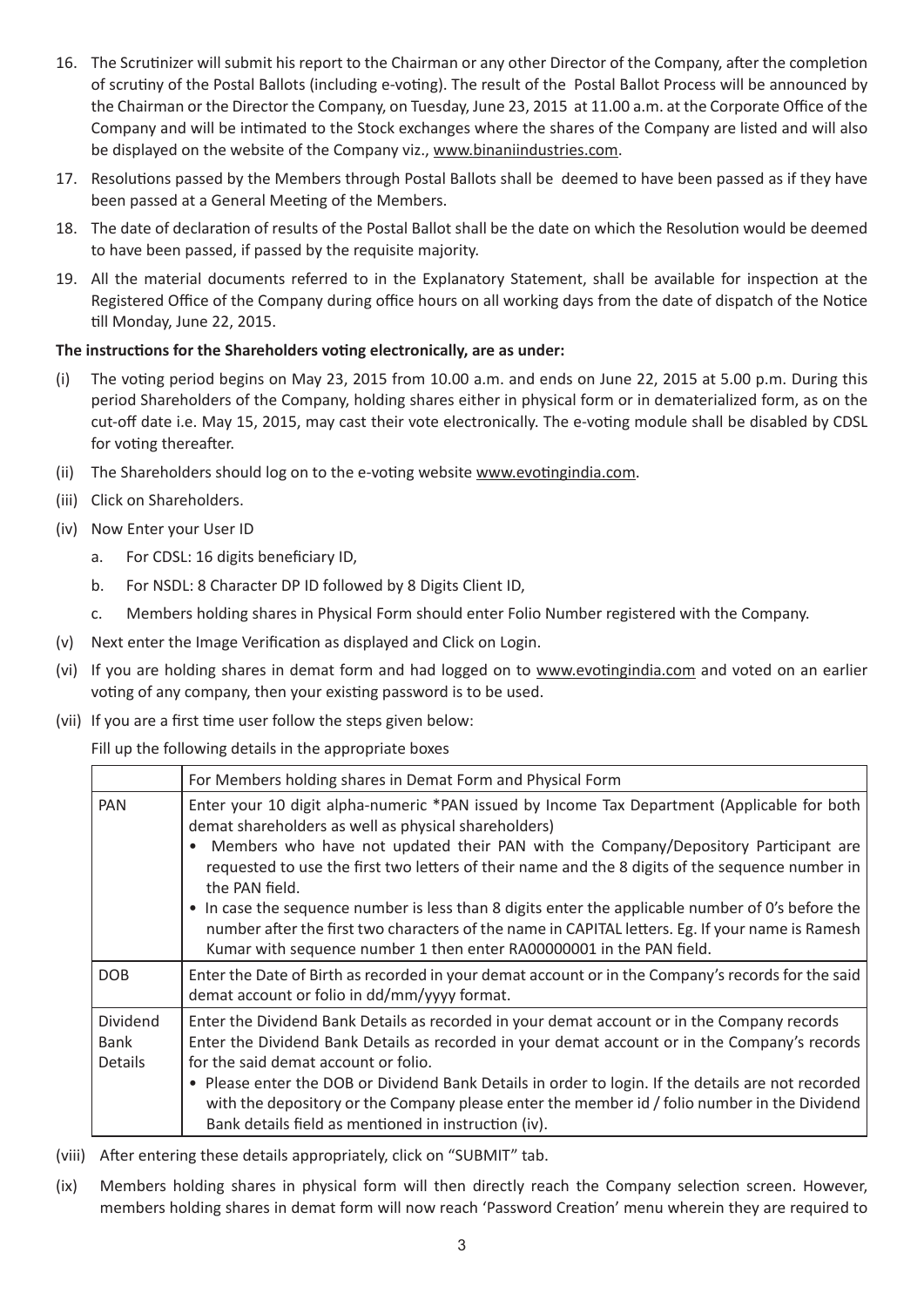mandatorily enter their login password in the new password field. Kindly note that this password is to be also used by the demat holders for voting for resolutions of any other company on which they are eligible to vote, provided that company opts for e-voting through CDSL platform. It is strongly recommended not to share your password with any other person and take utmost care to keep your password confidential.

- (x) For Members holding shares in physical form, the details can be used only for e-voting on the Resolution contained in this Notice.
- (xi) Click on the EVSN for BINANI INDUSTRIES LIMITED.
- (xii) On the voting page, you will see "RESOLUTION DESCRIPTION" and against the same the option "YES/NO" for voting. Select the option YES or NO as desired. The option YES implies that you assent to the Resolution and option NO implies that you dissent to the Resolution.
- (xiii) Click on the "RESOLUTIONS FILE LINK" if you wish to view the entire Resolution details.
- (xiv) After selecting the Resolution you have decided to vote on, click on "SUBMIT". A confirmation box will be displayed. If you wish to confirm your vote, click on "OK", else to change your vote, click on "CANCEL" and accordingly modify your vote.
- (xv) Once you "CONFIRM" your vote on the Resolution, you will not be allowed to modify your vote.
- (xvi) You can also take out print of the voting done by you by clicking on "Click here to print" option on the Voting page.
- (xvii) If Demat account holder has forgotten the same password then Enter the User ID and the image verification code and click on Forgot Password & enter the details as prompted by the system.
- (xviii) Note for Non Individual Shareholders and Custodians
	- Non-Individual shareholders (i.e. other than Individuals, HUF, NRI etc.) and Custodian are required to log on to www.evotingindia.com and register themselves as Corporates.
	- A scanned copy of the Registration Form bearing the stamp and sign of the entity should be emailed to helpdesk.evoting@cdslindia.com.
	- After receiving the login details a compliance user should be created using the admin login and password. The Compliance user would be able to link the account(s) for which they wish to vote on.
	- The list of accounts should be mailed to helpdesk.evoting@cdslindia.com and on approval of the accounts, they would be able to cast their vote.
	- A scanned copy of the Board Resolution and Power of Attorney (POA) which they have issued in favour of the Custodian, if any, should be uploaded in PDF format in the system for the scrutinizer to verify the same.
- (xix) In case you have any queries or issues regarding e-voting, you may refer the Frequently Asked Questions ("FAQs") and e-voting manual available at www.evotingindia.com, under help section or write an email to helpdesk.evoting@cdslindia.com.

## **Explanatory Statement pursuant to Section 102 of the Companies Act, 2013**

Mr. Sushil Bhatter was appointed as 'Manager' of the Company effective 1st June, 2014, for a period of 3 years i.e. upto 31st May, 2017 pursuant to the provisions of Sections 196, 203 and other applicable provisions of the Companies Act, 2013 read with the Companies (Appointment and Remuneration of Managerial Personnel) Rules, 2014. Since Mr. Sushil Bhatter also held the position of Managing Director of Binani Zinc Limited ("BZL"), a subsidiary of the Company and was paid remuneration by BZL, Mr. Bhatter was not entitled to any remuneration from the Company. The Shareholders of the Company at the Annual General Meeting held on 29th September, 2014 had approved the terms and conditions of appointment of Mr. Bhatter.

Over the last few months, the Group has undertaken various restructuring exercises which inter alia included streamlining the human resources within the Group Companies. Consequently, upon attaining the age of 58 years, Mr. Bhatter opted for retirement as Managing Director of BZL at the close of working hours on 31st March, 2015.

Considering the vast experience of Mr. Sushil Bhatter over the last 37 years in diverse businesses, the Nomination & Remuneration Committee and the Board of Directors of the Company, at their respective meetings held on 30th March, 2015, subject to the approval of the Shareholders of the Company and the Central Government, proposed the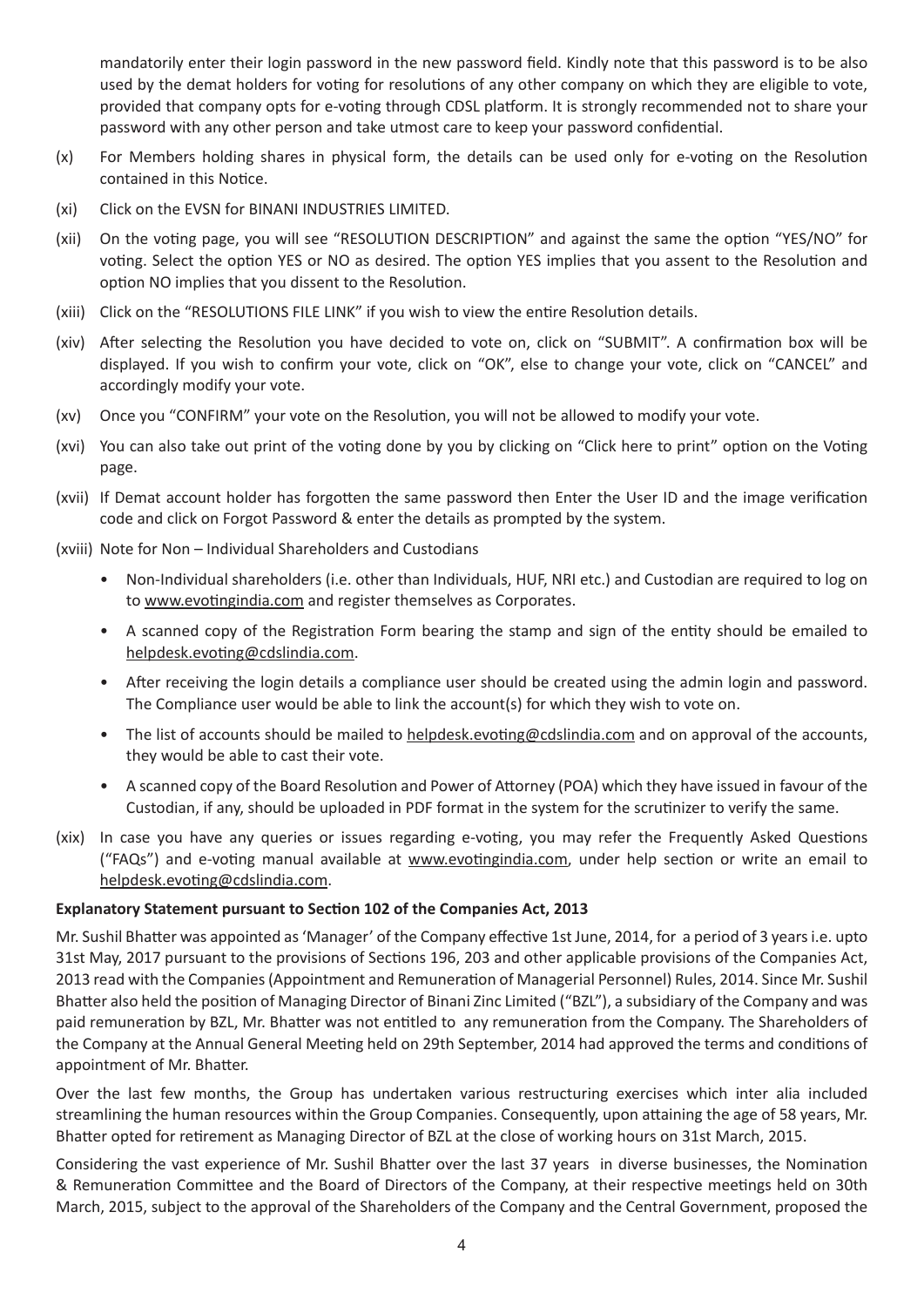following variations effective 1st April, 2015 in the terms of Contract dated 18th June, 2014 entered into between the Company and Mr. Sushil Bhatter:

- 1. The tenure of appointment shall be up to 31st March, 2017 instead of upto 31st May, 2017.
- 2. Mr. Sushil Bhatter shall be paid the following Remuneration including perquisites:
	- a. Salary : Rs. 7,00,000/- (Rupees Seven Lacs only) per month.
	- b. Perquisites:

| j.   | Car              | Mr. Bhatter will be provided a Company maintained car with all expenses to<br>be incurred by the Company as per the current policy of the Company. In the<br>event, car is not provided by the Company, Mr. Bhatter shall be entitled to the<br>reimbursement of expenses incurred on the car up to Rs.1,00,000/- (Rupees One<br>Lac only) per month. |
|------|------------------|-------------------------------------------------------------------------------------------------------------------------------------------------------------------------------------------------------------------------------------------------------------------------------------------------------------------------------------------------------|
| ii.  | <b>Insurance</b> | Mr. Bhatter shall be entitled to the coverage under Personal Accident Insurance,<br>Group Mediclaim and Group Term Life Insurance Policy as per the Rules applicable<br>to 'MA' Grade of the Company.                                                                                                                                                 |
| iii. | Leave            | Leave with full salary as per the Rules of the Company but not exceeding 30 days<br>of privilege leave and 11 days of casual leave for every completed year of service.<br>Leave accrued but not availed of, may be encashed as per the Rules of the Company.<br>Encashment of leave at the end of tenure will not be treated as perquisites.         |
| iv   | <b>Telephone</b> | Mr. Bhatter shall be entitled to the reimbursement of expenses incurred<br>on telephones at the residence. Personal calls shall however, be paid by<br>Mr. Bhatter.                                                                                                                                                                                   |

- 3. Mr. Sushil Bhatter shall be entitled to reimbursement of travelling expenses for undertaking travel outside Mumbai for business purpose, as per the Travel Rules of the Company.
- 4. Mr. Sushil Bhatter shall also be entitled to reimbursement of entertainment expenses at actuals, incurred in connection with the Company's business.
- 5. The Contract can be terminated with written notice of one month from either side.

The Members may also note that upon nomination by the Board of Directors of the Company, Mr. Sushil Bhatter has been appointed as Managing Director of BZL by the Board of Directors of BZL effective 1st April, 2015 without any remuneration.

The remuneration proposed to be paid by the Company, as mentioned hereinabove, are reasonable and much lower compared to that paid by the peers in the Industry to the level of CEOs/Managing Directors/Managers. Moreover, Mr. Sushil Bhatter has been drawing higher remuneration in his capacity as Managing Director of BZL prior to his retirement on 31st March, 2015.

Since the remuneration proposed is in excess of limits specified in Schedule V of the Companies Act, 2013, the same shall be subject to the approval of the Members of the Company and also of the Central Government. Therefore, approval of the Members is being sought to the variation in the terms of contract of Mr. Sushil Bhatter as aforesaid. The information and disclosures, as required under Section II (B) of Part II of Schedule V of the Companies Act, 2013, are given below:

# **I. General Information:**

# **(1) Nature of industry**

The Company is a Holding Company and engaged in making investments and granting loans and issuing corporate guarantees for its subsidiaries. The Company has also licensed its Brand and Logo etc. to its major subsidiaries for their use.

# **(2) Date or expected date of commencement of commercial production**

Not Applicable

# **(3) In case of new companies, expected date of commencement of activities as per project approved by the financial institutions appearing in the prospectus**

Not Applicable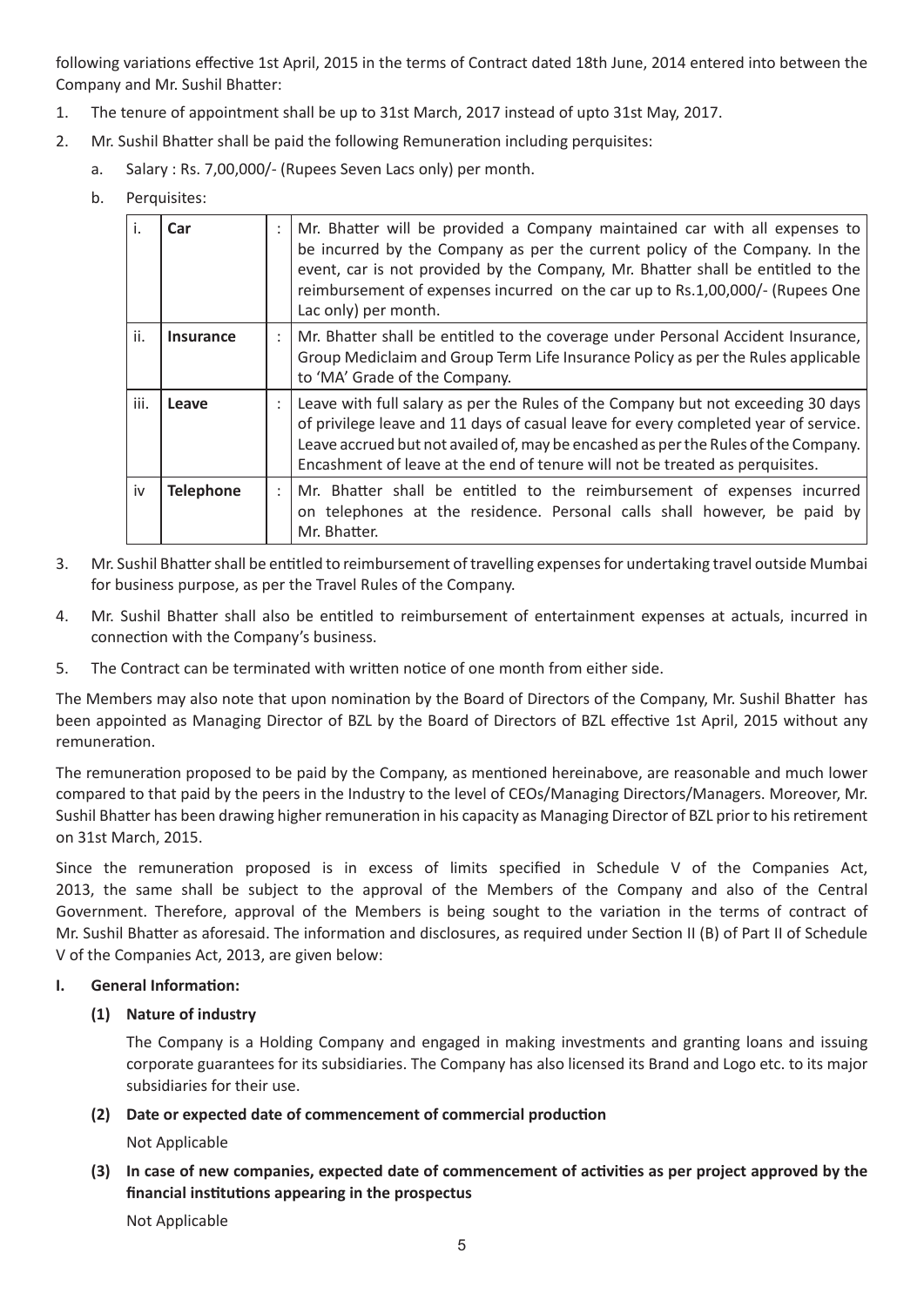# **(4) Financial performance based on given indicators**

|                             |           |           | ,,,,,,,,,,,, |
|-----------------------------|-----------|-----------|--------------|
| <b>Financial Parameters</b> | 2013-14   | 2012-13   | 2011-12      |
| <b>Total Revenue</b>        | 13,264.06 | 18,734.19 | 19,004.05    |
| <b>Total Expenses (Net)</b> | 11,177.12 | 21,233.35 | 20,563.52    |
| Depreciation& Amortisation  | 126.70    | 119.17    | 64.63        |
| Profit/(Loss) Before Tax    | 1,960.24  | 1,493.54  | 2,002.60     |
| Profit/(Loss) after Tax     | 1,960.24  | 1,238.34  | 1,368.18     |

**Rs. in Lacs**

**(Rs. in Lacs)**

## **(5) Foreign investments or collaborations, if any.**

None

# **II Information about the Appointee:**

# **(1) Background details**

Mr. Sushil Bhatter, aged about 58 years, is B.E (Hons) Chemical from Birla Institute of Technology & Science, Pilani. He has wide experience of over 37 years in diversified businesses in the domain of projects, operations, administration, strategy and planning culminating in executive positions of Managing Director and Corporate Director.

Mr. Bhatter has been associated with the Braj Binani Group since 1980. Mr. Bhatter has held position of Business Head – Metallurgy with the Company, and as Managing Director of Binani Zinc Limited for a brief period from 1st January, 2011 to 22nd October, 2011 and then again for the period 1st February, 2013 to 31st March, 2015. During his association with the Group, Mr. Bhatter successfully implemented expansion of capacity of Zinc Smelter to 38,000 tons per annum ('TPA'). Earlier, he also handled the setting-up of Glass Fibre Project at Colvale, Bardez, Goa.

# **(2) Past remuneration : Last 3 years**

| 2014-15** | $2013 - 14**$ | $2012 - 13*$ |
|-----------|---------------|--------------|
| 110.70    | 177.47        | 123.40       |

 \* includes the remuneration from Binani industries Limited and Binani Zinc Limited, prior to his appointment as Managing Director of Binani Zinc Limited effective 1st February, 2013, he was Sr. Executive Director in Binani Industries Limited.

\*\* Remuneration received from Binani Zinc Limited.

## **(3) Recognition & rewards :** NIL

# **(4) Job Profile & his suitability:**

Mr. Sushil Bhatter, as a 'Manager' of the Company appointed under the provisions of Section 203 of the Companies Act, 2013, shall be responsible for the day to day affairs of the Company subject to the supervision and control of the Board of Directors of the Company.

Mr. Bhatter is a professional PAR EXCELLENCE having vast experience in operations and strategic management, in managing and building businesses including start-ups and new verticals and spearheading expansion and development in the companies, he had worked with. Mr. Bhatter has also handled joint ventures and acquisitions. He is a strong leader having skills in managing companies in a rapidly changing environment with a focused approach. His major strengths have been providing business leadership with a strong emphasis on development of resources through delegation and control.

## **(5) Remuneration proposed**

- 1. The tenure of appointment shall be up to 31st March, 2017 instead of upto 31st May, 2017.
- 2. Mr. Sushil Bhatter shall be paid the following Remuneration including perquisites:
	- a. Salary : Rs. 7,00,000/- (Rupees Seven Lacs only) per month.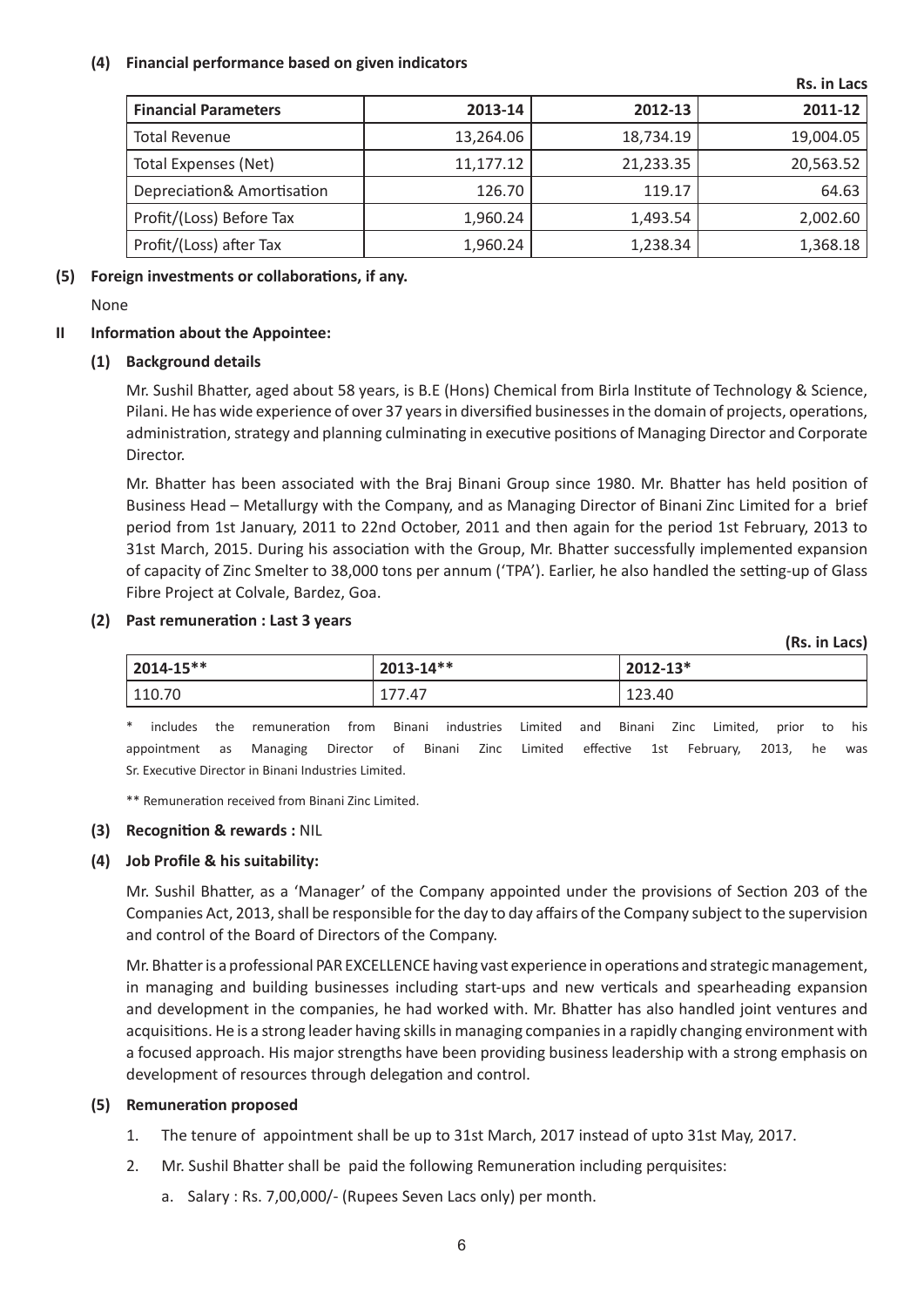## b. Perquisites:

|      | Car              | $\ddot{\cdot}$       | Mr. Bhatter will be provided a Company maintained car with all<br>expenses to be incurred by the Company as per the current policy<br>of the Company. In the event car is not provided by the Company,<br>Mr. Bhatter shall be entitled to the reimbursement of expenses incurred<br>on the car upto Rs.1,00,000/- (Rupees One Lac only) per month. |
|------|------------------|----------------------|-----------------------------------------------------------------------------------------------------------------------------------------------------------------------------------------------------------------------------------------------------------------------------------------------------------------------------------------------------|
| ii.  | Insurance        | $\ddot{\phantom{a}}$ | Mr. Bhatter shall be entitled to the coverage under Personal Accident                                                                                                                                                                                                                                                                               |
|      |                  |                      | Insurance, Group Mediclaim and Group Term Life Insurance Policy as per                                                                                                                                                                                                                                                                              |
|      |                  |                      | the Rules applicable to 'MA' Grade of the Company.                                                                                                                                                                                                                                                                                                  |
| iii. | Leave            |                      | Leave with full salary as per the Rules of the Company but not exceeding<br>30 days of privilege leave and 11 days of casual leave for every completed<br>year of service. Leave accrued but not availed of, may be encashed as per<br>the Rules of the Company. Encashment of leave at the end of tenure will<br>not be treated as perquisites.    |
| iv   | <b>Telephone</b> | $\ddot{\cdot}$       | Mr. Bhatter shall be entitled to the reimbursement of expenses incurred<br>on telephones at the residence. Personal calls shall however be paid by<br>Mr. Bhatter.                                                                                                                                                                                  |

- 3. Mr. Sushil Bhatter shall be entitled to reimbursement of travelling expenses for undertaking travel outside Mumbai for business purpose, as per the Travel Rules of the Company.
- 4. Mr. Sushil Bhatter shall also be entitled to reimbursement of entertainment expenses at actuals, incurred in connection with the Company's business.
- 5. The Contract can be terminated with written notice of one month from either side.

## **(6) Comparative remuneration profile with respect to the Industry, size of the Company, profile of the position**

Considering Mr. Bhatter's long experience and qualification, the remuneration proposed is much lower than that paid by the companies to its Senior Executives in the Industry and also lower than that drawn by him earlier in Binani Zinc Limited. The remuneration proposed is lower considering his vast experience, professional qualification and technical & managerial competency.

**(7) Pecuniary relationship directly or indirectly with the Company, or relationship with the managerial personnel, if any**

NIL

## **III. Other information:**

## **(1) Reason of loss or inadequate profits**

The Company earns revenue by way of interest and dividend from its subsidiaries. In view of the set-back in the performance of subsidiaries, the Company's revenue line was affected during the last two financial years. Although, the Company made profits during these years, the same is inadequate.

## **(2) Steps taken or proposed to be taken for improvement**

Over the last 12 months, the Group has undertaken various restructuring exercises across the companies which inter alia include realigning the human resources. These will enable significant reduction in overheads of the Company, going forward and will facilitate the Company earning higher profits. Further, various steps have also been taken by the Company's major operating subsidiaries to enhance operating efficiencies with ultimate objectives of earning higher profits.

## **(3) Expected increase in productivity and profits in measurable terms**

As mentioned hereinabove, performance of the Company being a Holding Company, will depend on the performance and the profitability of its subsidiary companies. With various corrective actions taken/planned to be taken, it is expected that the Company would be able to report improved profits in the coming years.